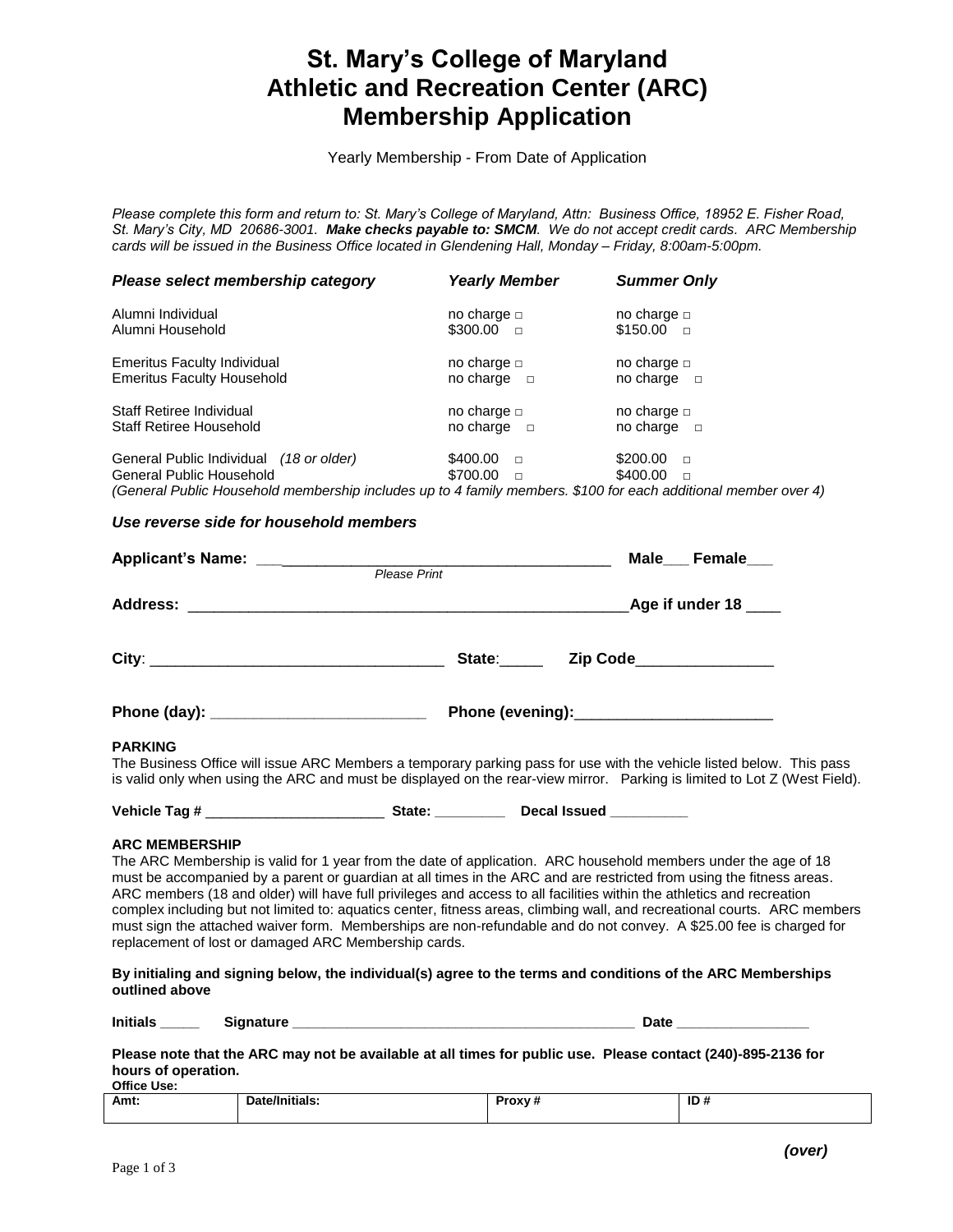### **Household Membership Application**

*(Household members include spouse, dependent children (living in the employee's household and who qualify to be claimed as a dependent exemption on the employee's federal and state income tax return).* 

| Household Member's Name: _______                                                  |                     |  |                        | Male___Female___ |
|-----------------------------------------------------------------------------------|---------------------|--|------------------------|------------------|
|                                                                                   | <b>Please Print</b> |  |                        |                  |
|                                                                                   |                     |  |                        |                  |
|                                                                                   |                     |  |                        |                  |
| Please complete if parking permit is required for above member                    |                     |  |                        |                  |
|                                                                                   |                     |  |                        |                  |
|                                                                                   |                     |  |                        |                  |
|                                                                                   |                     |  |                        | Male___Female___ |
|                                                                                   |                     |  |                        |                  |
|                                                                                   |                     |  |                        |                  |
|                                                                                   |                     |  |                        |                  |
| Please complete if parking permit is required for above member                    |                     |  |                        |                  |
|                                                                                   |                     |  |                        |                  |
|                                                                                   |                     |  |                        |                  |
| Household Member's Name: _________                                                |                     |  |                        |                  |
|                                                                                   | Please Print        |  |                        |                  |
|                                                                                   |                     |  |                        |                  |
|                                                                                   |                     |  |                        |                  |
| Please complete if parking permit is required for above member                    |                     |  |                        |                  |
| Vehicle Tag # ________________________________State: ___________________________  |                     |  |                        |                  |
|                                                                                   |                     |  |                        |                  |
|                                                                                   |                     |  |                        | Male___Female___ |
|                                                                                   |                     |  | <b>Age if under 18</b> |                  |
|                                                                                   |                     |  |                        |                  |
|                                                                                   |                     |  |                        |                  |
| Please complete if parking permit is required for above member                    |                     |  |                        |                  |
| Vehicle Tag # _________________________________State: ___________________________ |                     |  |                        |                  |
|                                                                                   |                     |  |                        |                  |

*(Please complete another form for additional members if needed)*